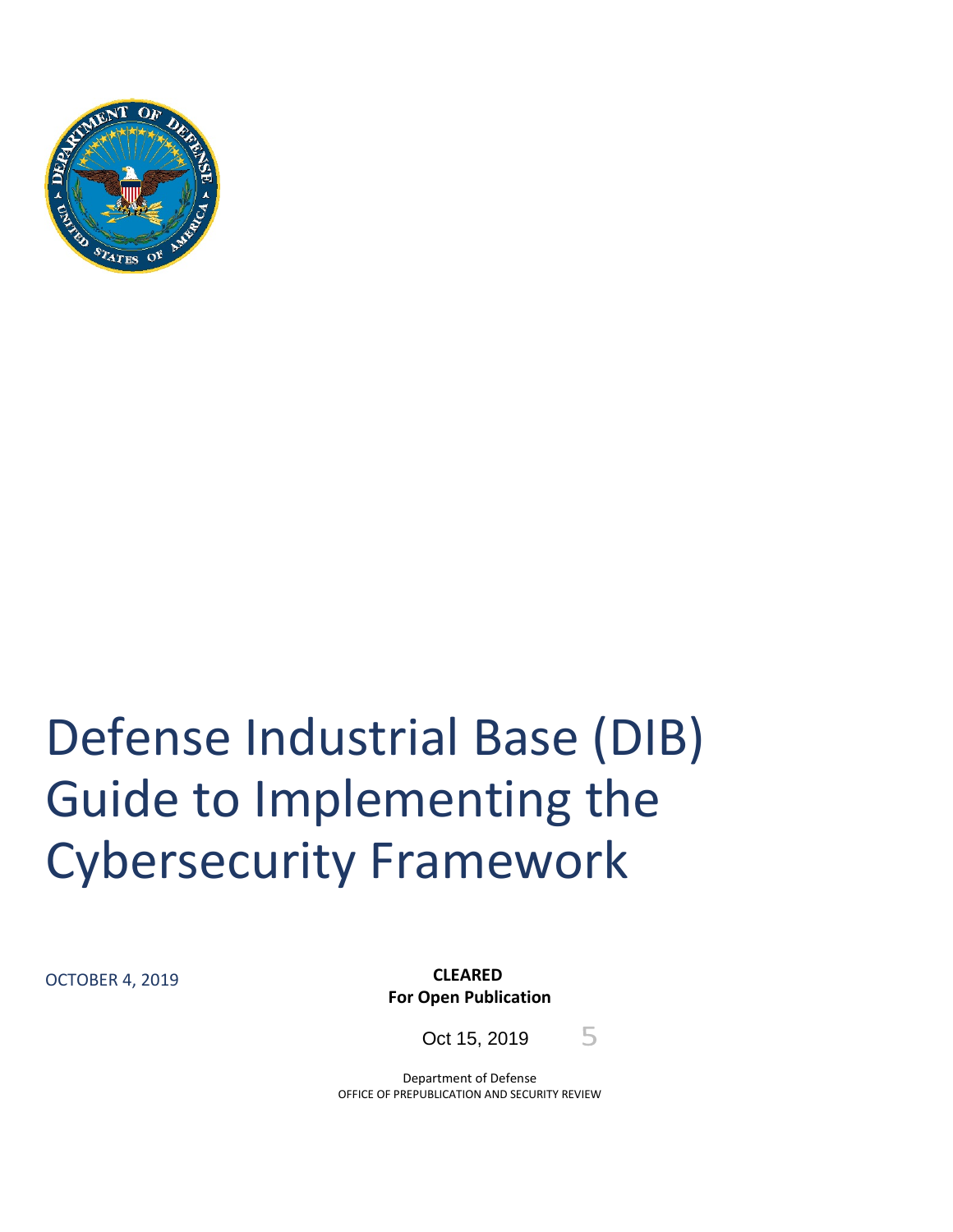### <span id="page-1-0"></span>**Foreword**

The National Institute of Standards and Technology (NIST) released the *[Framework for Improving Critical](http://www.nist.gov/cyberframework/index.cfm) [Infrastructure Cybersecurity](http://www.nist.gov/cyberframework/index.cfm)* ("Framework") as a voluntary, risk-based set of standards and best practices to help organizations of all sizes manage cybersecurity risks in any sector.

As the Sector Specific Agency for the Defense Industrial Base (DIB), DoD has adopted a multipronged approach that includes both mandatory and voluntary cybersecurity activities with the DIB. The voluntary DIB Cybersecurity (CS) Program offers cleared defense contractors a collaborative cyber threat sharing environment. From a contractual standpoint, under Defense Federal Acquisition Regulation Supplement (DFARS) Clause 252.202-7102, *Safeguarding Covered Defense Information and Cyber Incident Reporting,* DoD contractors are required to report cyber incidents, as well as implement the security requirements in NIST Special Publication (SP) 800-171, *Protecting Controlled Unclassified Information in Nonfederal Systems and Organizations*.

This *Defense Industrial Base Guide to Implementing the Cybersecurity Framework* ("Guide"), supports DoD's critical infrastructure responsibilities for the DIB. This Guide was developed working with our private sector partners to implement the Framework, while also incorporating the security requirements of NIST SP 800-171. The Guide is intended as a resource that organizations can use to manage their cybersecurity program and meet the requirements of the DFARS. As a companion document, the *DIB Guide Template for Implementing the Cybersecurity Framework* ("Template") can be used by organizations as a management tool to assist in implementing the seven-step process outlined in the Framework. Throughout the Guide, illustrative references are made to the Template. The fields on the Template correspond to the seven-step process in the Framework. Given the amount of fields on the Template and its granularity presenting all 108 Subcategories, the Template is not easily printed and is designed as an online tool.

This Guide and supporting online Template are intended to assist an organization in evaluating current and desired cybersecurity outcomes that support a more comprehensive approach to cybersecurity. Organizations can use this Guide as a roadmap for achieving a desired state of cybersecurity risk management practices and assess how their current activities align with DoD requirements.

This Guide and Template are applicable to all organizations in the DIB — regardless of their size, cybersecurity risk, or current level of cybersecurity sophistication. The Framework and this Guide are focused on helping individual organizations reduce and better manage their cybersecurity risks, contributing to a more secure and resilient sector overall.

This Guide is built around the primary functional areas ("Functions") of the Framework (i.e., Identify, Protect, Detect, Respond, and Recover), which encompass the full spectrum of cybersecurity activities, and the seven-step implementation process presented in the Framework.

DoD would like to recognize the contributions in drafting this document made by the Department of Homeland Security's 2015 *Critical Manufacturing Sector Cybersecurity Framework Implementation Guidance,* NIST's 2017 *Cybersecurity Framework Manufacturing Profile* and 2016 *Small Business Information: The Fundamental*s. This Guide also incorporates the latest changes from the Cybersecurity Framework V1.1 released in April 2018.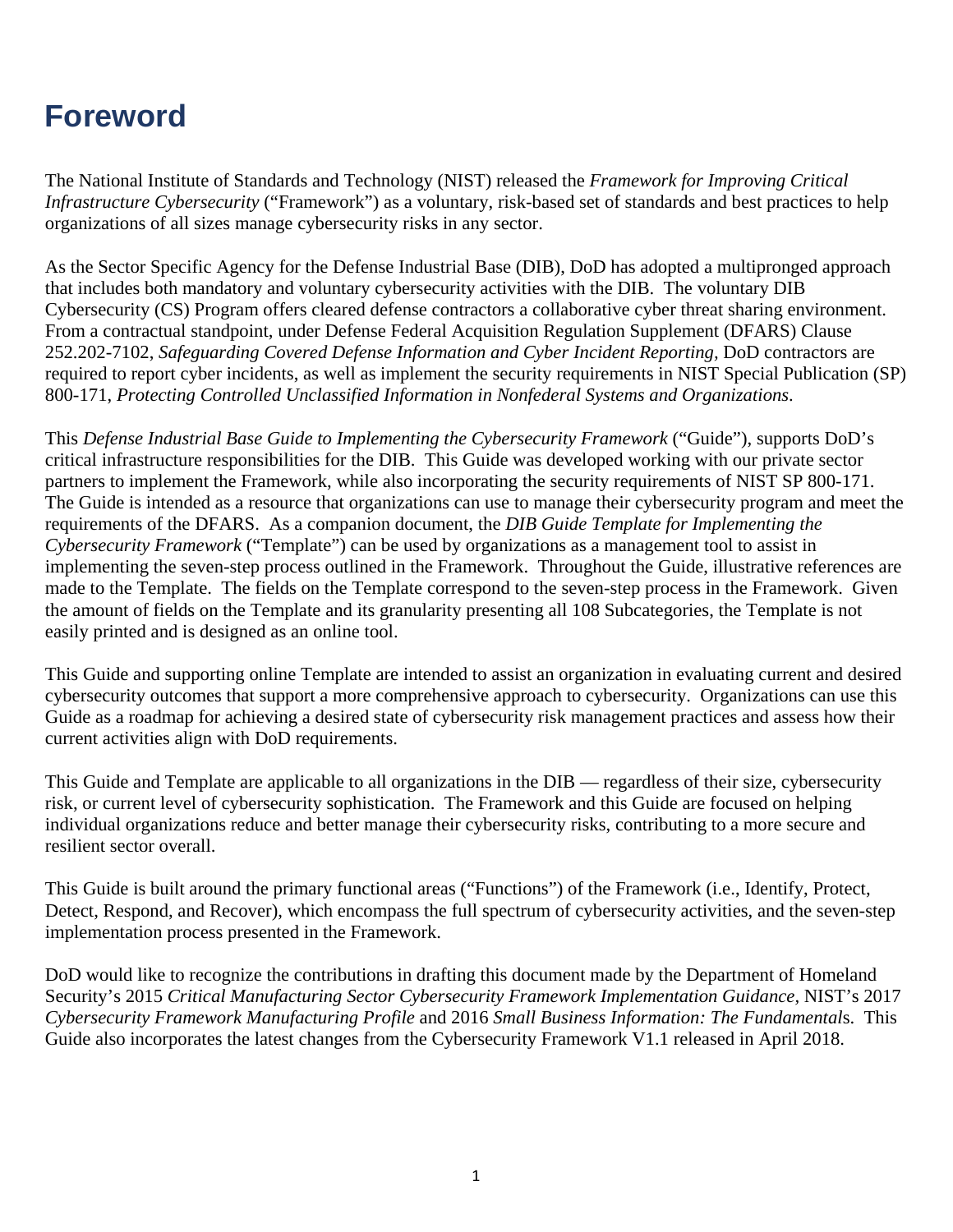### **Table of Contents**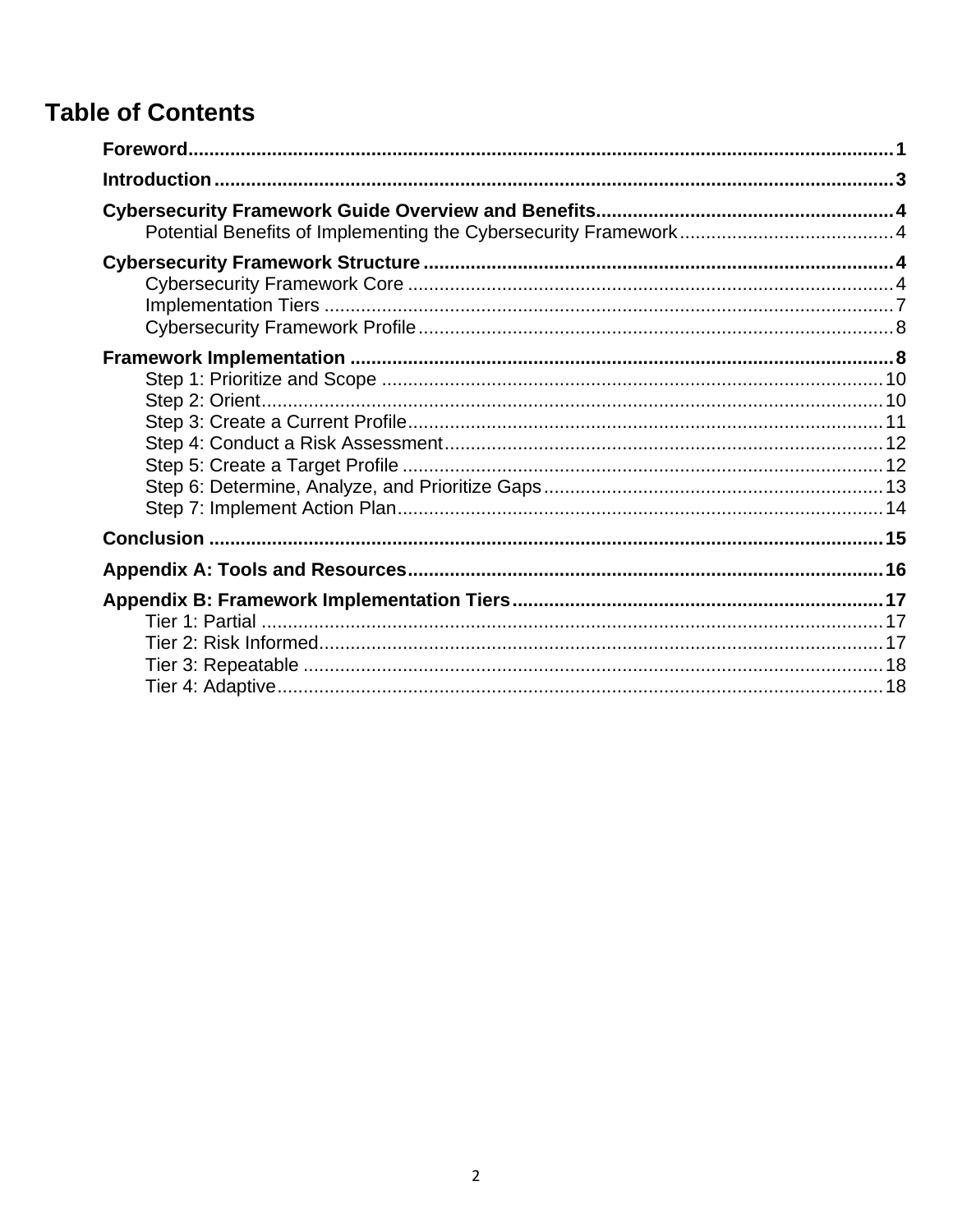### <span id="page-3-0"></span>**Introduction**

Executive Order 13636, *Improving Critical Infrastructure Cybersecurity*, directed the development of a voluntary cybersecurity framework. The Executive Order charged NIST to develop the *Framework for Improving Critical Infrastructure* to provide a common language that critical infrastructure organizations can use to assess and manage their cybersecurity risk.

The Framework is designed to complement an organization's risk management process and cybersecurity program. The Framework broadly applies across all organizations, regardless of size, industry, or cybersecurity sophistication.

The Framework can help guide an organization in improving cybersecurity and thereby improve the security and resilience of critical infrastructure. The Framework applies whether an organization has a mature risk management program and processes, is developing a program or processes, or has no program or processes.

This Guide facilitates the application of the Framework to the DIB. It highlights the linkages between implementing the Framework and implementing the security requirements in NIST SP 800-171, *Protecting Controlled Unclassified Information in Nonfederal Systems and Organizations.*

This Guide is intended to be used in conjunction with the companion Template*.* The Template provides an organized construct for applying the Framework by assisting an organization in evaluating their cybersecurity Current Profile(s), determining their Target Profile(s), identifying gaps and implementing an action plan.

This Guide and Template support organizations with implementing the seven steps for establishing or improving a cybersecurity program described in the Framework. This structured process of assessing Current Profiles and determining Target Profiles will assist organizations in preparing a System Security Plan as they identify how security requirements are being met including those identified by DoD. As security requirements evolve, this framework will enable the DIB to address new cyber threats in a structured and responsive process.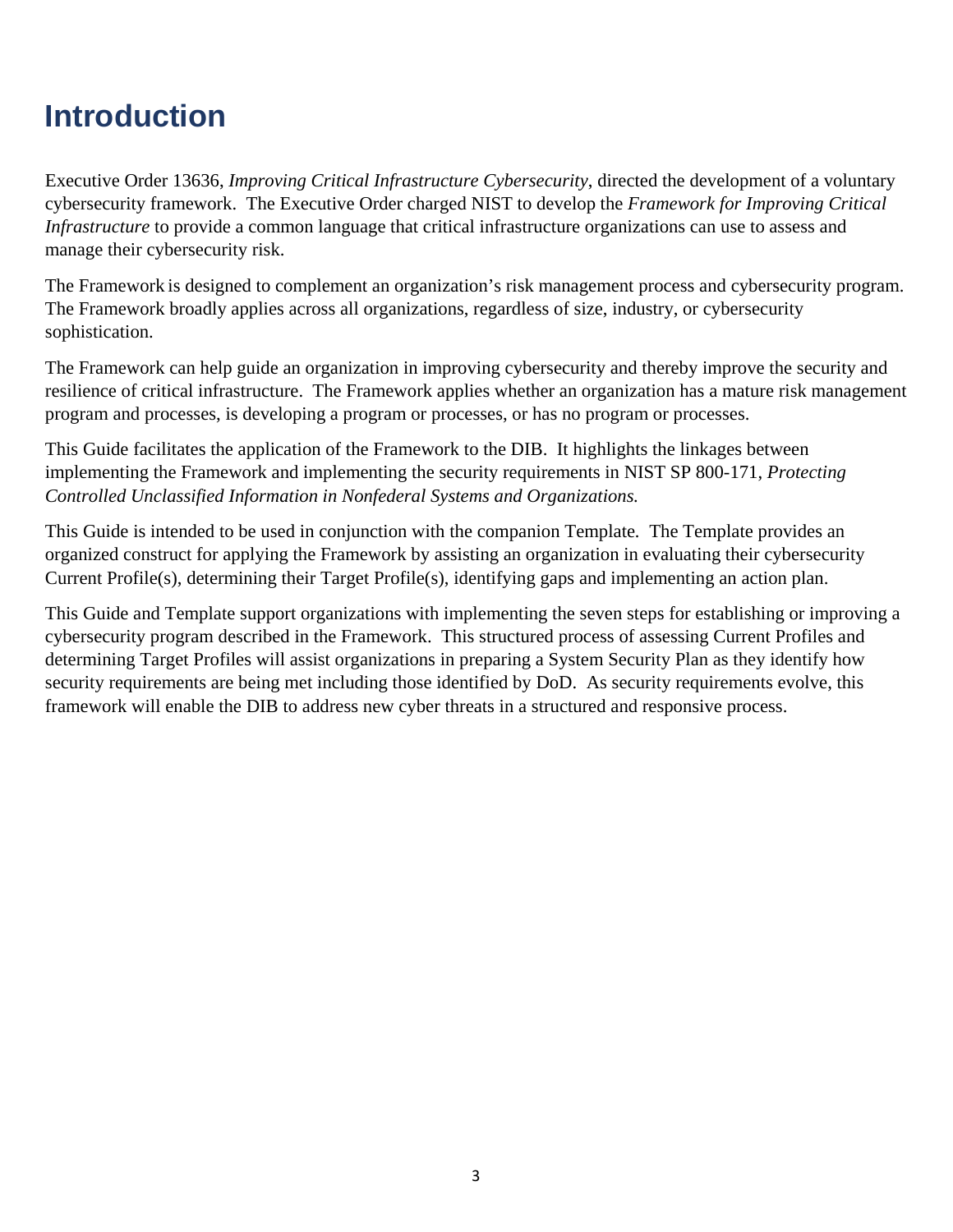### <span id="page-4-0"></span>**Cybersecurity Framework Guide Overview and Benefits**

The Framework was developed based on input from multiple critical industry sectors and includes a collection of related cybersecurity standards and industry best practices. The Framework:

- Provides guidance on risk management principles and best practices;
- Provides a common language to address and manage cybersecurity risk;
- Outlines a structure for organizations to understand and apply cybersecurity risk management; and
- Identifies effective standards, guidelines, and practices to manage cybersecurity risk in a cost-effective manner.

The Framework broadly applies across all organizations, regardless of size, industry, or cybersecurity sophistication. The Framework can help guide an organization in improving cybersecurity and thereby improve the security and resilience of critical infrastructure.

For those DIB organizations charged with implementing the security requirements outlined in NIST SP 800-171, this Guide highlights the linkages between implementing the Framework and accomplishing the NIST SP 800-171 security requirements.

### <span id="page-4-1"></span>**Potential Benefits of Implementing the Cybersecurity Framework**

Choosing to implement the Framework means that the organization wishes to take advantage of the benefits that the Framework offers and does not imply that an existing cybersecurity and risk management approach is ineffective or needs to be replaced. Specifically, implementing the Framework provides a mechanism for an organization to:

- Assess and specifically **describe its current and targeted cybersecurity posture**.
- **Identify gaps** in its current programs and processes.
- Identify and **prioritize opportunities for improvement** using a continuous and repeatable process.
- **Assess progress** toward reaching its target cybersecurity posture.
- **Communicate cybersecurity posture in a common, recognized language** to internal and external stakeholders—including customers, regulators, investors, and policymakers.

### <span id="page-4-2"></span>**Cybersecurity Framework Structure**

The Framework uses three main components—Core, Implementation Tiers, and Profiles—which enable an organization to identify its cybersecurity practices, provide context for its cybersecurity approach, and describe its current and target (or goal) cybersecurity posture. These three components help an organization examine its cybersecurity activities in terms of its specific priorities.

### <span id="page-4-3"></span>**Cybersecurity Framework Core**

The Framework Core provides a set of activities to achieve specific cybersecurity outcomes with reference guidance to achieve these outcomes. The Core comprises of four elements: Functions, Categories, Subcategories and Informative references.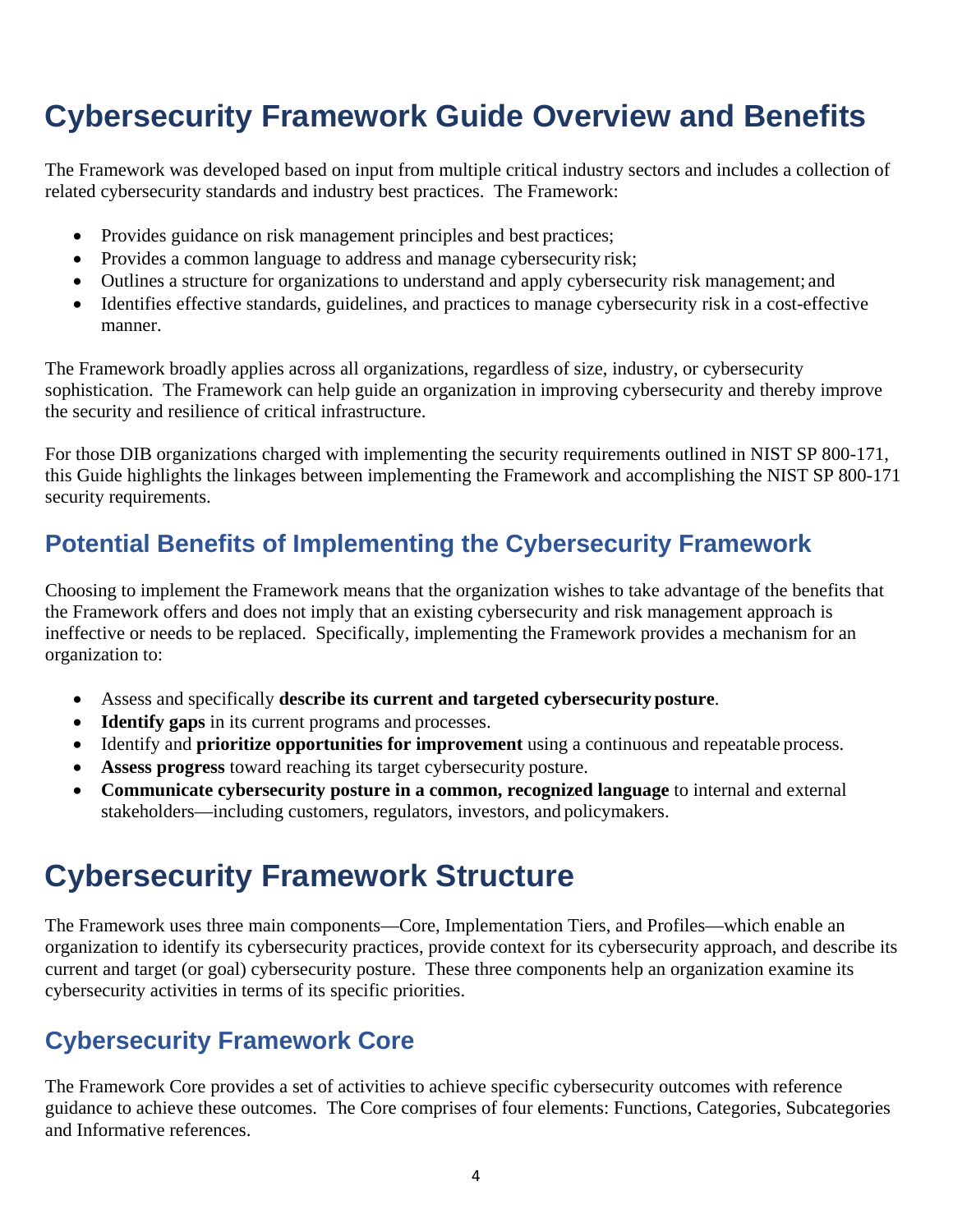- 1. **Functions:** The Core Functions organize cybersecurity activities at the highest level and enable an organization to focus their attention on developing a strategic view of their cybersecurity postures. Although the Functions do not replace a risk management process, they provide a concise way for senior executives and others to distill the fundamental concepts of cybersecurity risk, so they can assess how identified risks are managed and to see how their organizations align with existing cybersecurity standards, guidelines, and practices. The five "functions" of the Framework Core are:
	- a) *Identify* Develop the organizational understanding to manage cybersecurity risk to systems, assets, data, and capabilities. The activities in the Identify Function are foundational for effective use of the Framework. Understanding the business context, the resources that support critical functions and the related cybersecurity risks enables an organization to focus and prioritize its efforts, consistent with its risk management strategy and business needs. Examples of outcome Categories within this Function include: Asset Management; Business Environment; Governance; Risk Assessment; and Risk Management Strategy.
	- b) *Protect* Develop and implement the appropriate safeguards to ensure delivery of critical infrastructure services. The activities in the Protect Function support the ability to limit or contain the impact of a potential cybersecurity event. Examples of outcome Categories within this Function include: Access Control; Awareness and Training; Data Security; Information Protection Processes and Procedures; Maintenance; and Protective Technology.
	- c) *Detect*  Develop and implement the appropriate activities to identify the occurrence of a cybersecurity event. The activities in the Detect Function enable timely discovery of cybersecurity events. Examples of outcome Categories within this Function include: Anomalies and Events; Security Continuous Monitoring; and Detection Processes.
	- d) *Respond*  Develop and implement the appropriate activities to act regarding a detected cybersecurity event. The activities in the Respond Function support the ability to contain the impact of a potential cybersecurity event. Examples of outcome Categories within this Function include: Response Planning; Communications; Analysis; Mitigation; and Improvements.
	- e) *Recover* Develop and implement the appropriate activities to maintain plans for resilience and to restore any capabilities or services that were impaired due to a cybersecurity event. The activities in the Recover Function support timely recovery to normal operations to reduce the impact from a cybersecurity event. Examples of outcome Categories within this Function include: Recovery Planning; Improvements; and Communications.
- 2. **Categories:** Categories are the subdivisions of a Function into groups of cybersecurity outcomes closely tied to programmatic needs and activities. In the Identify Function, for example, Categories include Asset Management, Business Environment, Governance, Asset Management, Risk Assessment and Risk Management Strategy.

| <b>Function</b><br><b>Unique</b><br><b>Identifier</b> | <b>Function</b> | Category<br><b>Unique</b><br><b>Identifier</b> | Category         |
|-------------------------------------------------------|-----------------|------------------------------------------------|------------------|
|                                                       |                 | ID.AM                                          | Asset Management |

**TABLE 1. CYBERSECURITY FRAMEWORK FUNCTIONS AND CATEGORIES**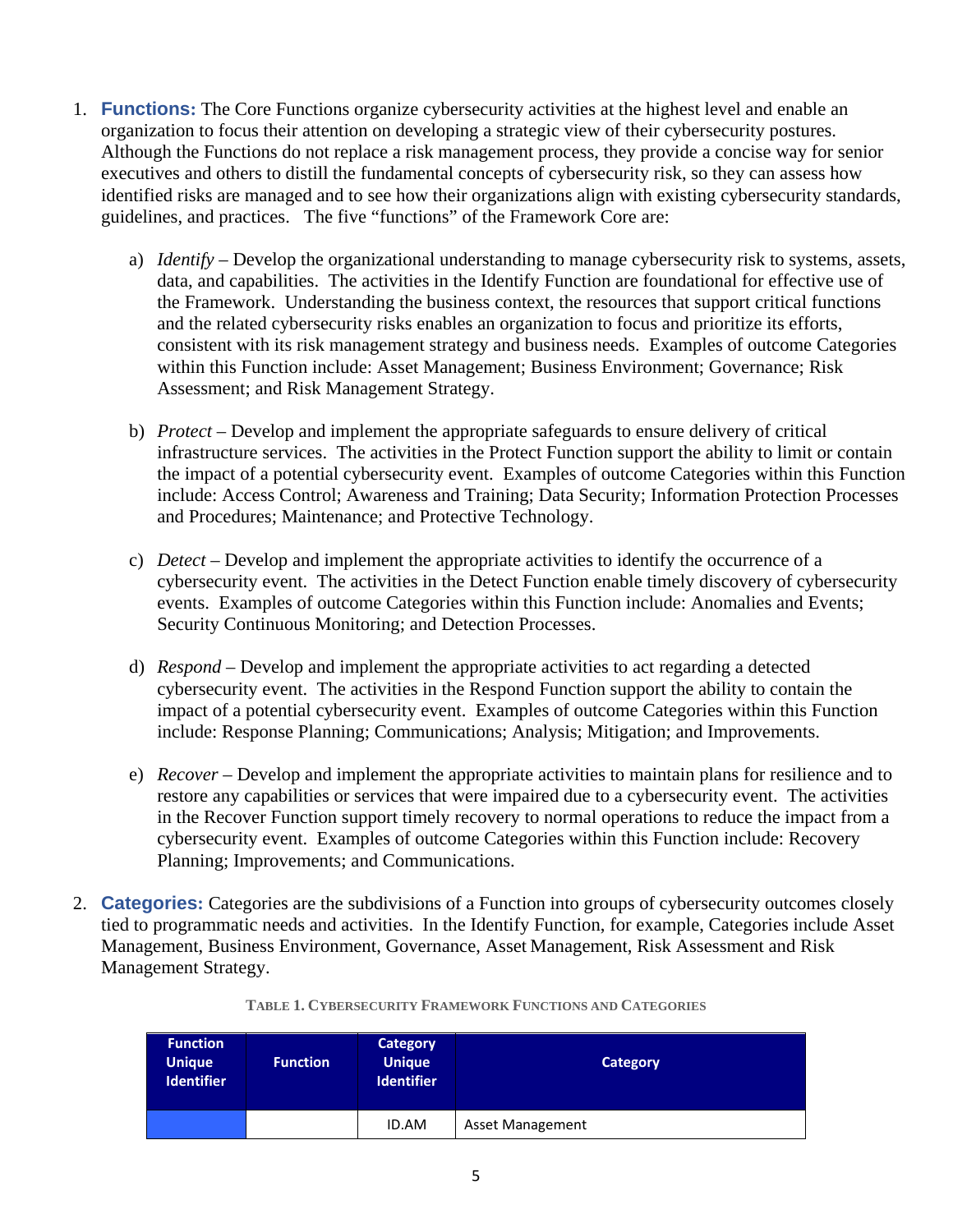|           | Identify | ID.BE | <b>Business Environment</b>                            |  |
|-----------|----------|-------|--------------------------------------------------------|--|
| ID        |          | ID.GV | Governance                                             |  |
|           |          | ID.RA | <b>Risk Assessment</b>                                 |  |
|           |          | ID.RM | <b>Risk Management Strategy</b>                        |  |
| <b>PR</b> | Protect  | PR.AC | <b>Access Control</b>                                  |  |
|           |          | PR.AT | <b>Awareness and Training</b>                          |  |
|           |          | PR.DS | Data Security                                          |  |
|           |          | PR.IP | <b>Information Protection Processes and Procedures</b> |  |
|           |          | PR.MA | Maintenance                                            |  |
|           |          | PR.PT | <b>Protective Technology</b>                           |  |
| <b>DE</b> | Detect   | DE.AE | <b>Anomalies and Events</b>                            |  |
|           |          | DE.CM | <b>Security Continuous Monitoring</b>                  |  |
|           |          | DE.DP | <b>Detection Processes</b>                             |  |
| <b>RS</b> | Respond  | RS.RP | <b>Response Planning</b>                               |  |
|           |          | RS.CO | Communications                                         |  |
|           |          | RS.AN | Analysis                                               |  |
|           |          | RS.MI | Mitigation                                             |  |
|           |          | RS.IM | Improvements                                           |  |
| <b>RC</b> | Recover  | RC.RP | <b>Recovery Planning</b>                               |  |
|           |          | RC.IM | Improvements                                           |  |
|           |          | RC.CO | Communications                                         |  |

- investigated. The organization implements these Subcategories, and any other activities necessary, to 3. **Subcategories:** Subcategories are the subcomponents of Categories and detail the specific outcomes of the activity, tool, or approach used in the category. While not exhaustive, Subcategories help support achievement of the outcomes in each Category. Examples of Subcategories include "External information systems are catalogued," "Data-at-rest is protected," and "Notifications from detection systems are address the risk in their organization's environment.
- 4. **Informative References:** The Informative References point to examples of specific sections of standards, guidelines, and practices that help organizations achieve the outcomes associated with each Subcategory. The Informative References are based on cross-sector guidance and are not exhaustive. NIST encourages organizations to enhance the Informative References with any additional applicable resources, such as industry-specific standards and internal practices.

The security requirements in NIST SP 800-171 have been mapped to the Subcategories as additional Informative References. These requirements provide a minimum cybersecurity baseline to protect DoD controlled unclassified information (CUI) residing or transiting DIB internal networks or information systems.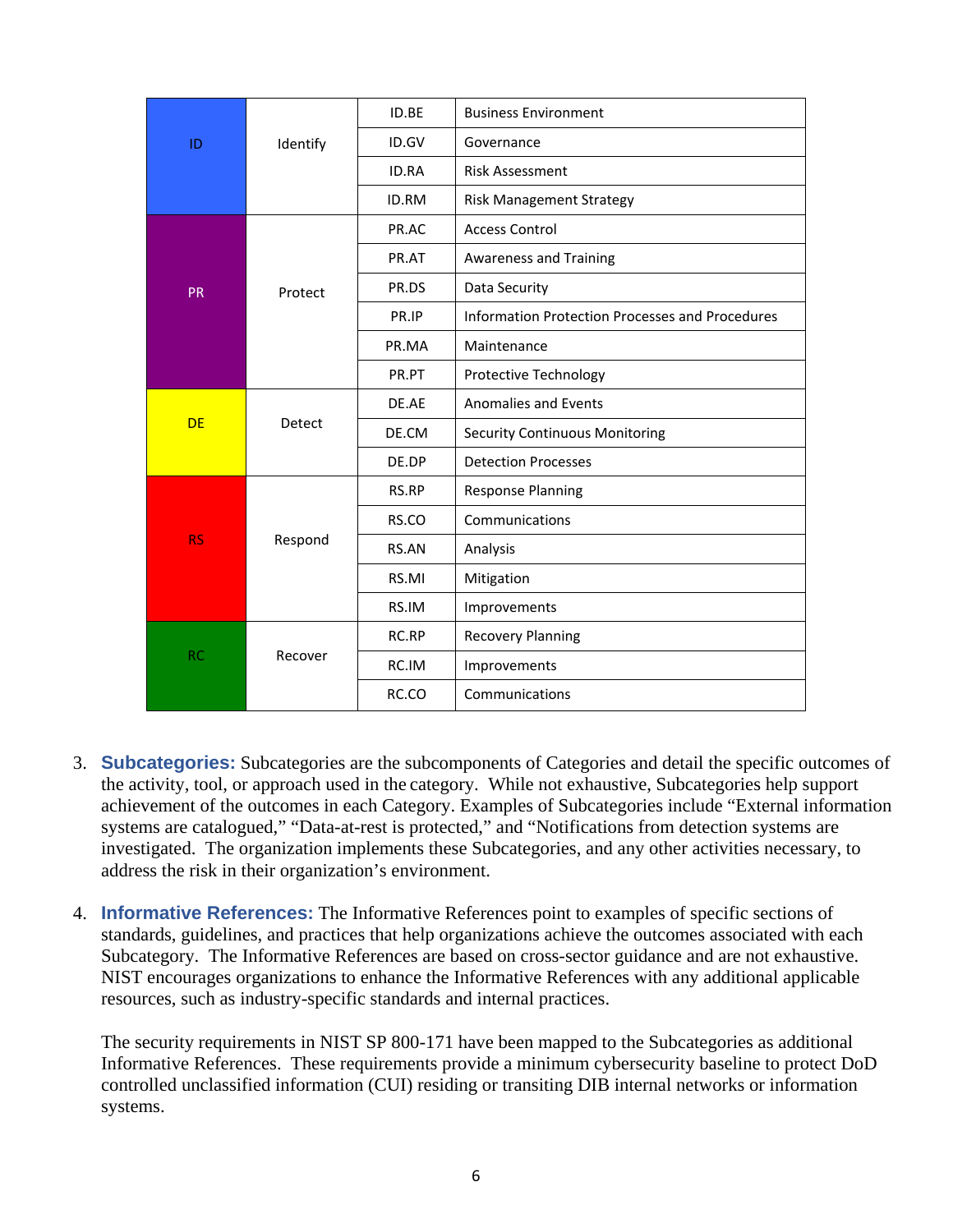Some NIST SP 800-171 requirements do not map to any Framework Subcategories because NIST SP 800- 171 focuses solely on protecting the confidentiality of CUI in non-federal systems. The expectation is that organizations will also use other industry standards and best practices in developing a comprehensive cybersecurity program.

In addition, for organizations in the DIB that use a cloud service provider, DoD CUI must be protected at the FedRAMP moderate level based on the moderate security control baseline in NIST SP 800-53, *Security and Privacy Controls for Federal Information Systems and Organizations.* The Informative References section on the Template maps the Framework Subcategories to NIST 800-53 Rev 4 controls.

The activities described in Subcategories can be performed concurrently and continuously to form an operational construct that addresses the dynamic cybersecurity risk. As shown in Table 2, the Informative References provide examples of standards and guidelines that can be used to implement each Subcategory. The relevant requirements from NIST SP 800-171 and the moderate controls from NIST SP 800-53 are listed for the Subcategory "Physical devices and systems within the organization are inventoried."

| <b>Functions</b>                                                                                                                          | <b>Categories</b>                                                                                      | <b>Subcategories</b>                                                                                                       | <b>Informative References</b>                                                                                                                                                                                  |
|-------------------------------------------------------------------------------------------------------------------------------------------|--------------------------------------------------------------------------------------------------------|----------------------------------------------------------------------------------------------------------------------------|----------------------------------------------------------------------------------------------------------------------------------------------------------------------------------------------------------------|
| Organize basic cybersecurity<br>activities at their highest level<br>and align with existing<br>methodologies for incident<br>management. | Subdivide Functions into groups<br>of particular cybersecurity<br>activities or programmatic<br>needs. | Divide further into specific<br><b>outcomes</b> of technical and<br>management activities.<br><b>Expressed as results.</b> | Reference specific sections of<br>standards, guidelines, and<br>practices that <b>illustrate a</b><br>method to achieve the<br>outcomes of each Subcategory.                                                   |
| <b>IDENTIFY</b>                                                                                                                           | <b>Asset Management</b>                                                                                | ID.AM-1: Physical devices and systems<br>within the organization are inventoried                                           | -NIST SP 800-171 Rev. 1 3.4.1<br>-NIST SP 800-53 Rev. 4 CM-8<br>-CCS CSC 1<br>-COBIT 5 BAI09.01, BAI09.02<br>-ISA 62443-2-1:2009 4.2.3.4<br>-ISA 62443-3-3:2013 SR 7.8<br>-ISO/IEC 27001:2013 A.8.1.1, A.8.1.2 |

#### **TABLE 2. FRAMEWORK CORE STRUCTURE**

#### **Implementation Tiers**

The Framework presents Implementation Tiers to outline how an organization views and handles cybersecurity risk and the processes in place to handle that risk. The Tier selection process considers an organization's risk management practices, threat environment, legal and regulatory requirements, information sharing practices, business objectives and organizational constraints. The Tiers help assess progress in managing and evaluating a cybersecurity program over time. An objective target for the DIB should be Tier 3 in which the organization's risk management practices are formally approved and expressed as policy and there is an organization-wide approach to manage cybersecurity risk. This Guide focuses on the near term effort of implementing the Core Elements through the seven-step process of assessing Current Profiles and determining Target Profiles. Over time, this process will impact an organization's Tier status, but it is not the focus of this Guide. More discussion on Tiers is presented at Appendix B.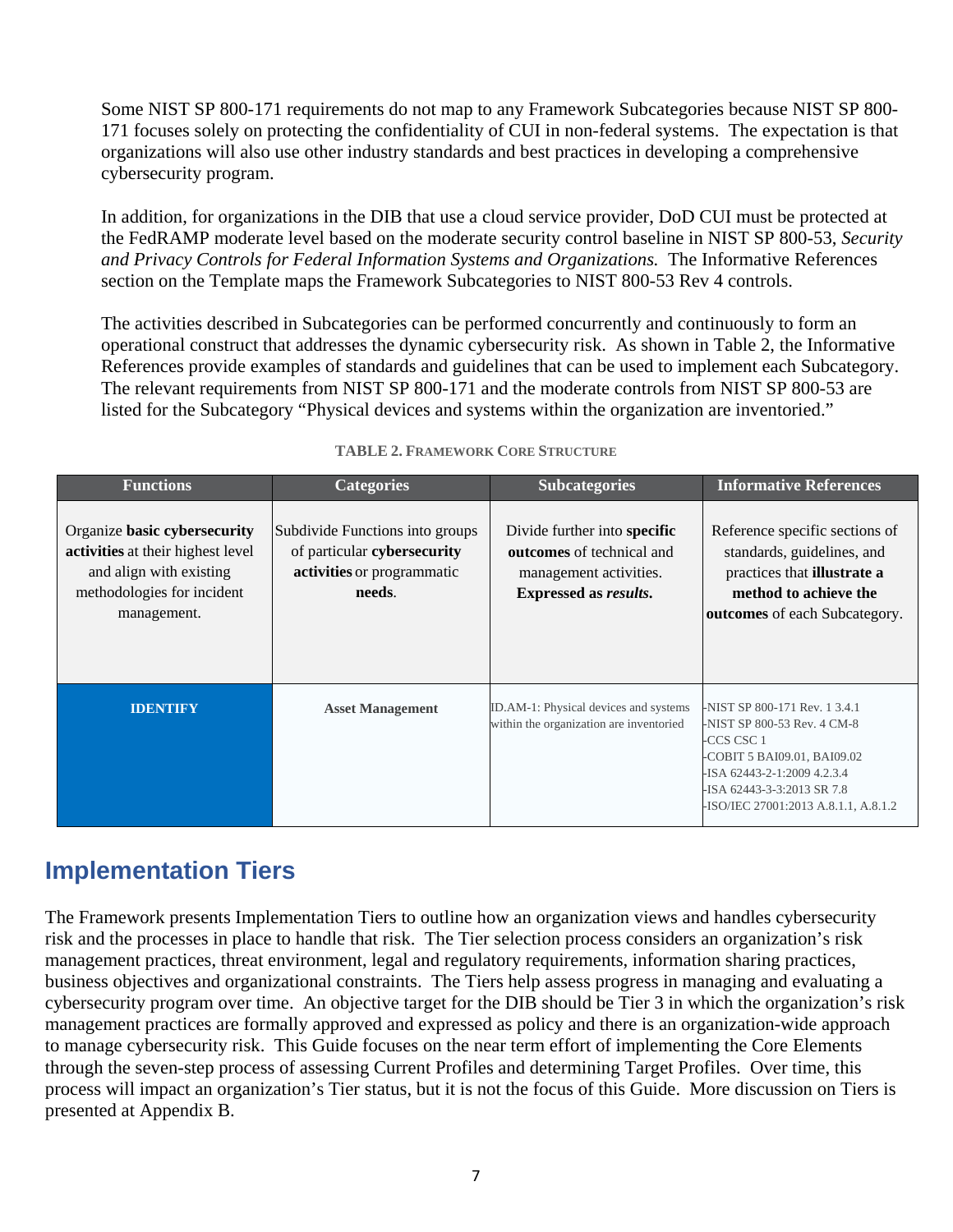#### **FIGURE 1. FRAMEWORK TIERS**

#### **Tier 1: Partial**

Organizational cybersecurity risk management practices are not formalized, and risk is managed in an *ad hoc* and sometimes reactive manner. There is limited awareness of cybersecurity risk at the organizational level, and an organization-wide approach to managing cybersecurity risk has not been established.

#### **Tier 2: Risk Informed**

Risk management practices are approved by management but may not be established as organizational-wide policy. There is an awareness of cybersecurity risk at the organizational level, but an organization-wide approach to managing cybersecurity risk has not been established.

#### **Tier 3: Repeatable**

The organization's risk management practices are formally approved and expressed as policy. There is an organization-wide approach to manage cybersecurity risk.

#### **Tier 4: Adaptive**

The organization adapts its cybersecurity practices based on lessons learned and predictive indicators derived from previous and current cybersecurity activities. There is an organization-wide approach to managing cybersecurity risk that uses risk-informed policies, processes, and procedures to address potential cybersecurity events.

#### **Cybersecurity Framework Profile**

A Framework Profile aligns business requirements, risk tolerance, and resources of the organization to the Core Elements and establishes an organization's cybersecurity state. A Profile can represent an organization's current cybersecurity posture ("Current Profile") or its target cybersecurity state ("Target Profile"). Organizations can compare their Current and Target Profiles as part of their strategic planning process to identify gaps and activities to reach that end state. Ultimately, Profiles provide a mechanism to reduce cybersecurity risk with outcomes based on an organization's mission and business needs. This Guide will provide further instructions on how an organization can develop its Current and Target Profile.

### **Framework Implementation**

Utilizing the Framework as a cybersecurity risk management tool, an organization can determine activities that are most important to critical service delivery and priority expenditures to maximize the impact of the investment. The Framework is designed to complement existing business and cybersecurity operations. It can serve as the foundation for a new cybersecurity program or a tool for improving an existing program. It can also help identify gaps in an organization's cybersecurity practices.

How organizations implement the Framework depends on multiple factors, including whether the organization has already established a cybersecurity program, the risk posture of the organization, and available resources. An organization can use the Framework as a key part of its systemic process for identifying, assessing, and managing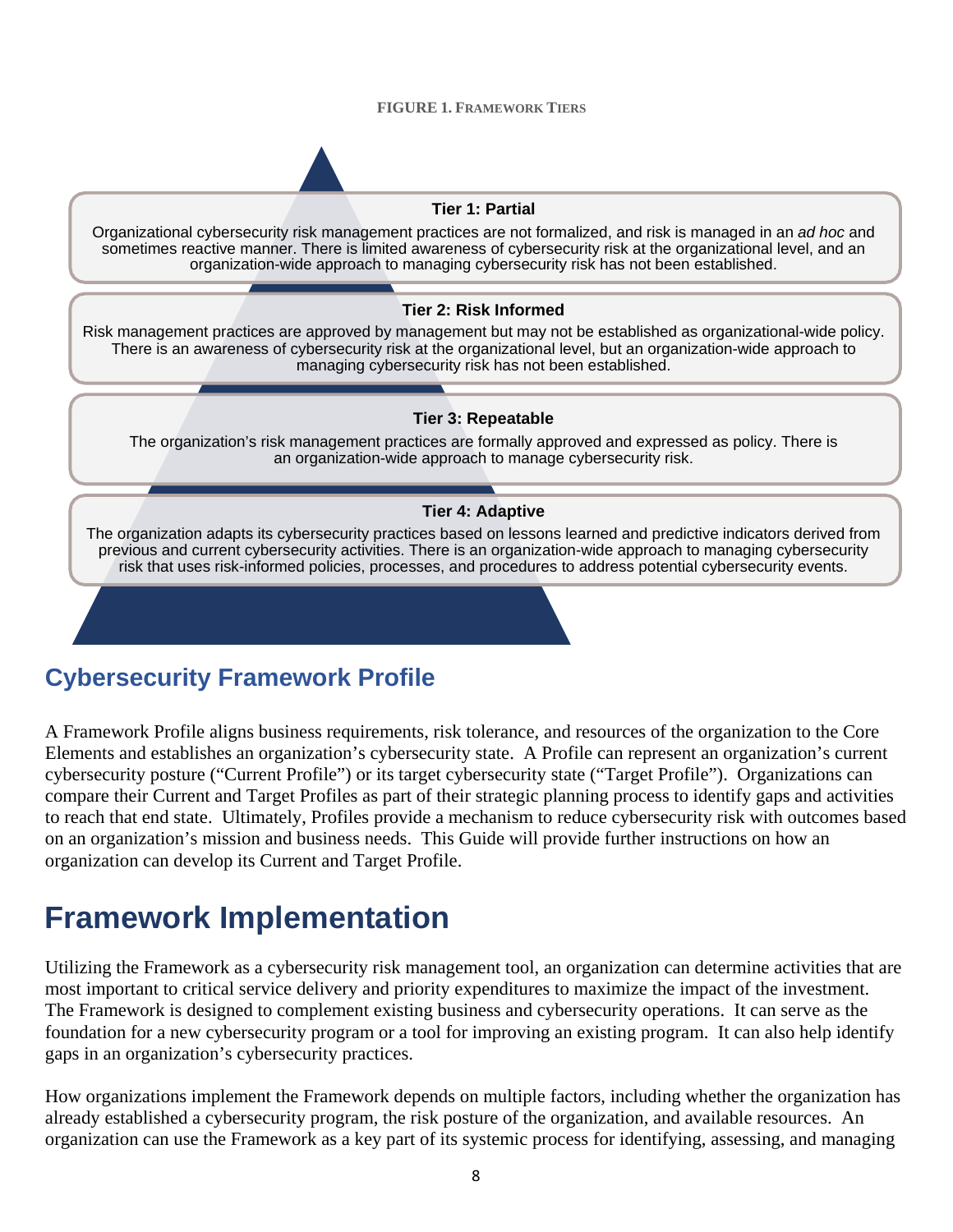cybersecurity risk. Implementing the Framework includes mapping current risk management activities, programs, and tools to the Framework Core, prioritizing activities in the Core and aligning them to mission and business objectives to create one or more Target Profiles, and evaluating current and desired Implementation Tiers.<sup>[1](#page-9-0)</sup> Once gaps and differing needs are understood, the organization can begin identifying approaches and resources to address them. This Guide provides further information for using the Framework within the DIB community.

For those organizations seeking to actively use the Framework to build a cybersecurity risk management program, the Framework presents a seven-step process for implementation. An organization can use this approach with any cybersecurity standard or tool for managing cybersecurity risk. The seven-step process is shown in Figure 2. The approach can be an iterative process repeated to address the evolving risk environment.



 $\overline{\phantom{a}}$ 

<span id="page-9-0"></span><sup>&</sup>lt;sup>1</sup> Applicable industry-focused Framework Profiles can be used to accelerate this process. Although industry-focused Profiles are not explicitly discussed in the Cybersecurity Framework, they are an emerging practice in multiple industries. NIST shares several examples in the References section of its Cybersecurity Framework website (available at: [https://www.nist.gov/cyberframework\)](https://www.nist.gov/cyberframework). Industryfocused Profiles are effectively a Target Profile for the organizations within their context. For example, the U.S. Coast Guard developed an Offshore Operations Cybersecurity Framework Profile that oil and natural gas companies that perform offshore drilling and production activities use to inform development of their individual Target Profiles.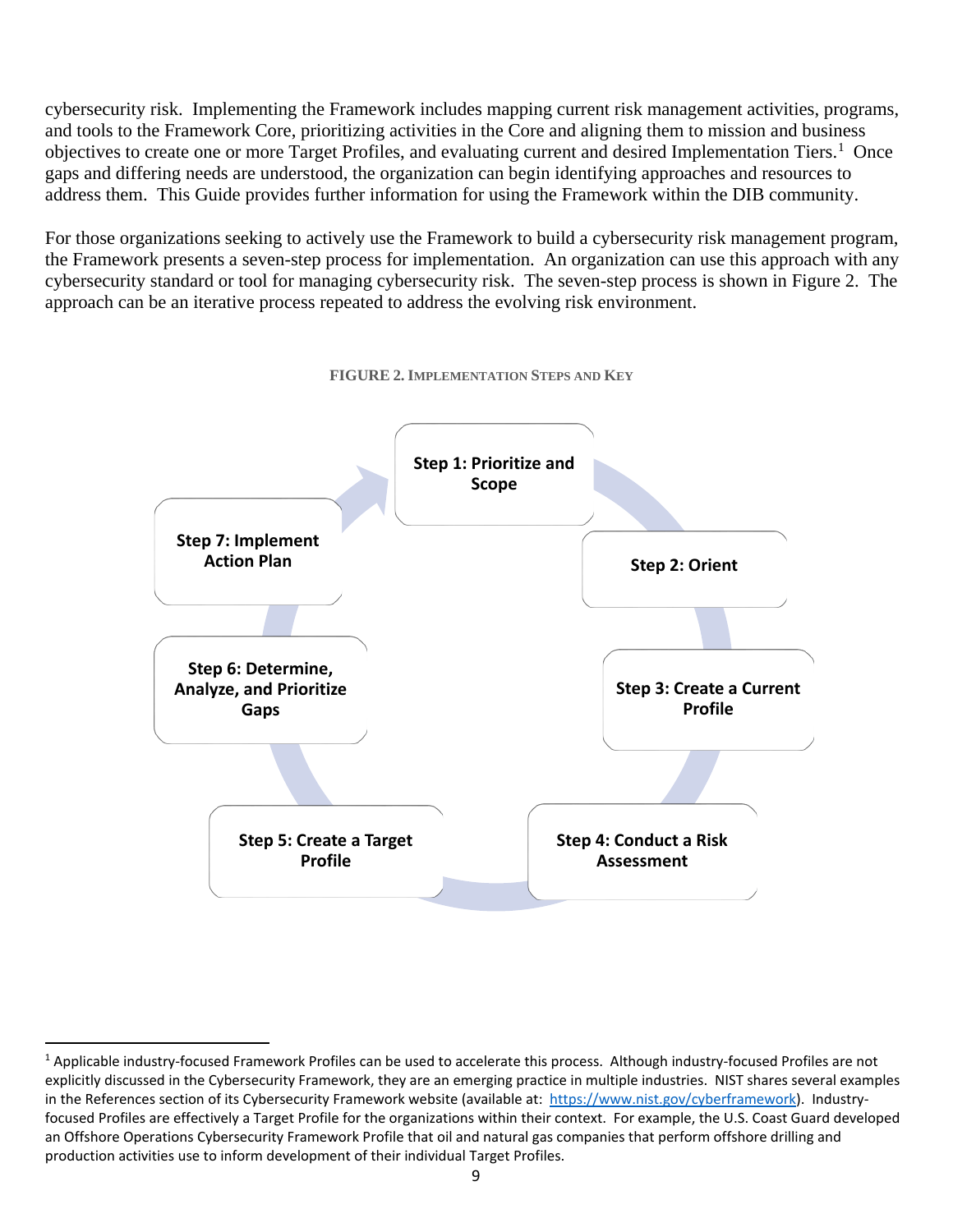### **Step 1: Prioritize and Scope**

When implementing the Framework, an organization first identifies its business or mission objectives and its strategic priorities as they relate to cybersecurity. With this information, an organization can make decisions regarding cybersecurity implementation and determine the breadth and scope of systems and assets that support its objectives.

The following overarching strategic objectives, developed in coordination with input from industry participants in the voluntary DIB CS program, are provided for consideration by organizations:

- o **Maintain Stability:** The DIB organization preserves operational stability such that processes and systems continuously underpin production and service goals with the objective of supporting profitability and reputation.
- o **Create Value for Stakeholders:** The DIB organization's activities facilitate and promote achievement of its mission and provide an effective environment for future development which create value added for an organization's stakeholders, both internal and external, including DoD elements they support.
- o **Preserve Business Operations and Continuity:** The DIB organization implements resiliency practices that support its on-going ability to execute its current and future lines of operation.
- o **Protect Controlled and Sensitive Information:** The DIB organization manages risks to the intellectual property and sensitive business and Government data that it maintains.

These objectives are not focused exclusively on cybersecurity, as cybersecurity serves as an enabler supporting these overarching objectives. These business/mission objectives provide the initial context for identifying and managing applicable cybersecurity risk mitigation pursuits. Each DIB organization should supplement these objectives with others that are relevant its operations. The objectives mark the starting point for identifying enabling cybersecurity practices, which allows organizations to better prioritize actions and resources according to the organizations' defined needs.

Current threat and vulnerability information (e.g., information from important vendors, communication of threats to the DIB from the DIB CS program, or other threat advisories) may also help inform cybersecurity program decisions. Cyber threats to the DIB are increasing and organizations must address the threat to protect their sensitive and proprietary business information.

To gain familiarity and experience, an organization using the Framework for the first time may apply it to a small subset of operations. For example, an organization may choose to begin with business functions that are already undergoing similar or related risk management efforts or a moderate risk mission function with known or suspected gaps. Then, with a greater understanding, the organization can apply the Framework to a broader subset of operations or to additional divisions of the organization.

### **Step 2: Orient**

Once the scope of the cybersecurity program has been determined, an organization identifies the systems, assets, requirements, and risk management approaches that fall within the scope of the effort. This includes current organization standards and best practices, as well as any additional items that can enable the organization to achieve its critical infrastructure mission and business objectives for cybersecurity risk management.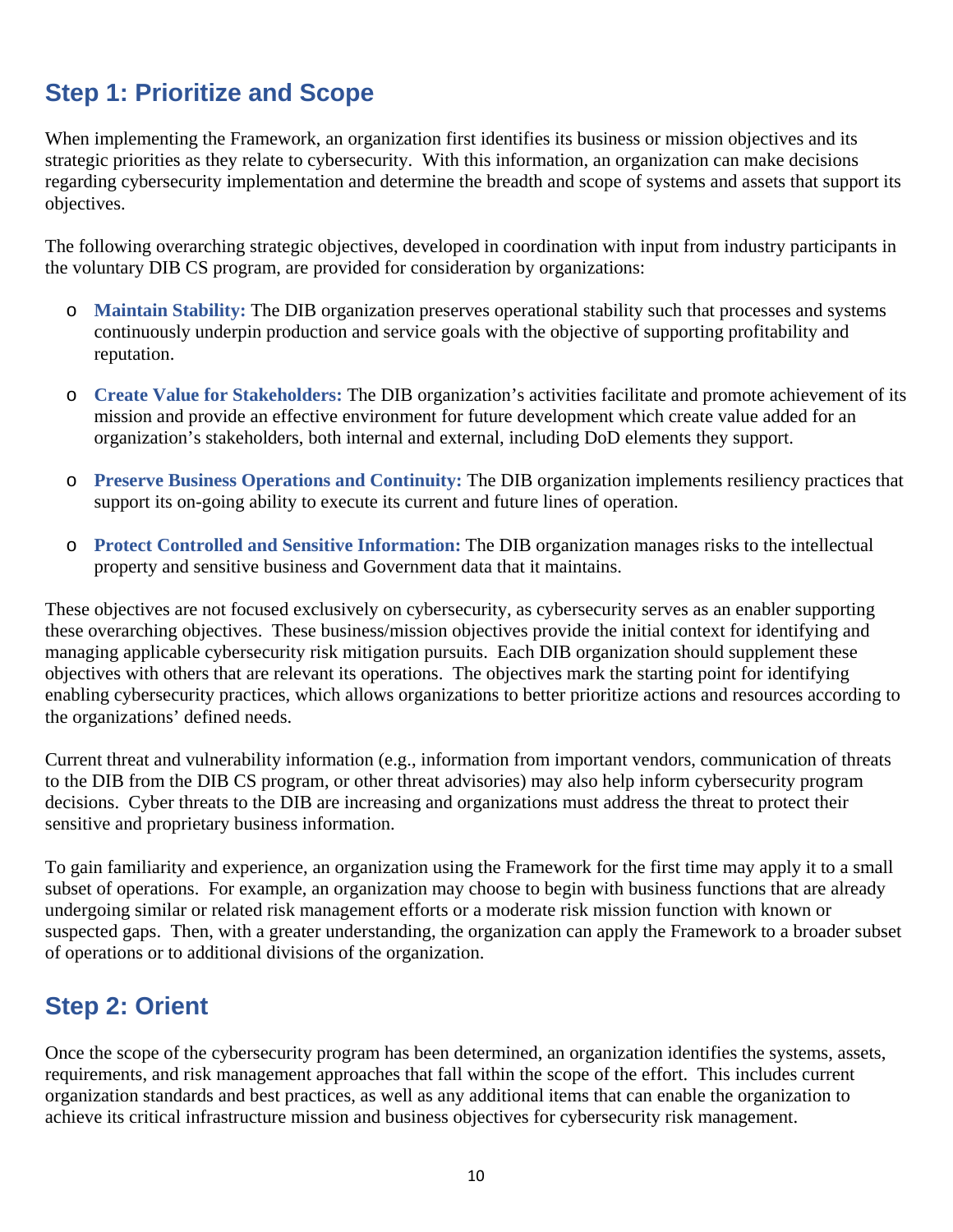As shown in Figure 3, risk is a function of threats, vulnerabilities, the likelihood of an event, and the potential impact such an event would have to the organization. By understanding risks in the context of objectives, an organization can know where to focus their efforts. While eliminating all risks is an unlikely goal, a realistic goal is to provide reasonable assurance that informed decisions are made regarding the management of cybersecurity risks.



**FIGURE 3. RELATIONSHIP BETWEEN THREATS, VULNERABILITIES, IMPACT, & LIKELIHOOD**

In general, organizations should focus initially on critical systems and assets and then expand into systems and assets that are less critical or central to their mission and business objectives.

Organizations can use a variety of methods to manage their current cybersecurity posture, including selfevaluations or facilitated approaches to identify requirements. In a self-evaluation, an organization may leverage its own resources and expertise, whereas a facilitated approach relies on the expertise of a third party. The value in a self-evaluation or a third party evaluation is the additional internal cybersecurity awareness and discovery that the activity can generate. In this regard, it is important senior executives are involved in identifying requirements that address cybersecurity risk management.

#### **Step 3: Create a Current Profile**

The Current Profile indicates the cybersecurity outcomes that are currently being achieved at the Subcategory level. The purpose of identifying a Current Profile is not only to develop a map between organizational practices, but also to help understand the extent to which such practices achieve the outcomes outlined by the Framework. The organization develops a Current Profile by indicating which Subcategory outcomes from the Framework Core are currently being achieved. To identify the Current Profile, organizations use the evaluation approach to map current cybersecurity approach and outcomes to the corresponding Subcategory outcomes in a summary statement.

System Security Plans developed in accordance with NIST SP 800-171 may inform the Current Profile. The System Security Plan documents how the organization is implementing the security requirements in NIST SP 800- 171 for a system, many of which map to the Subcategories outlined in the Framework.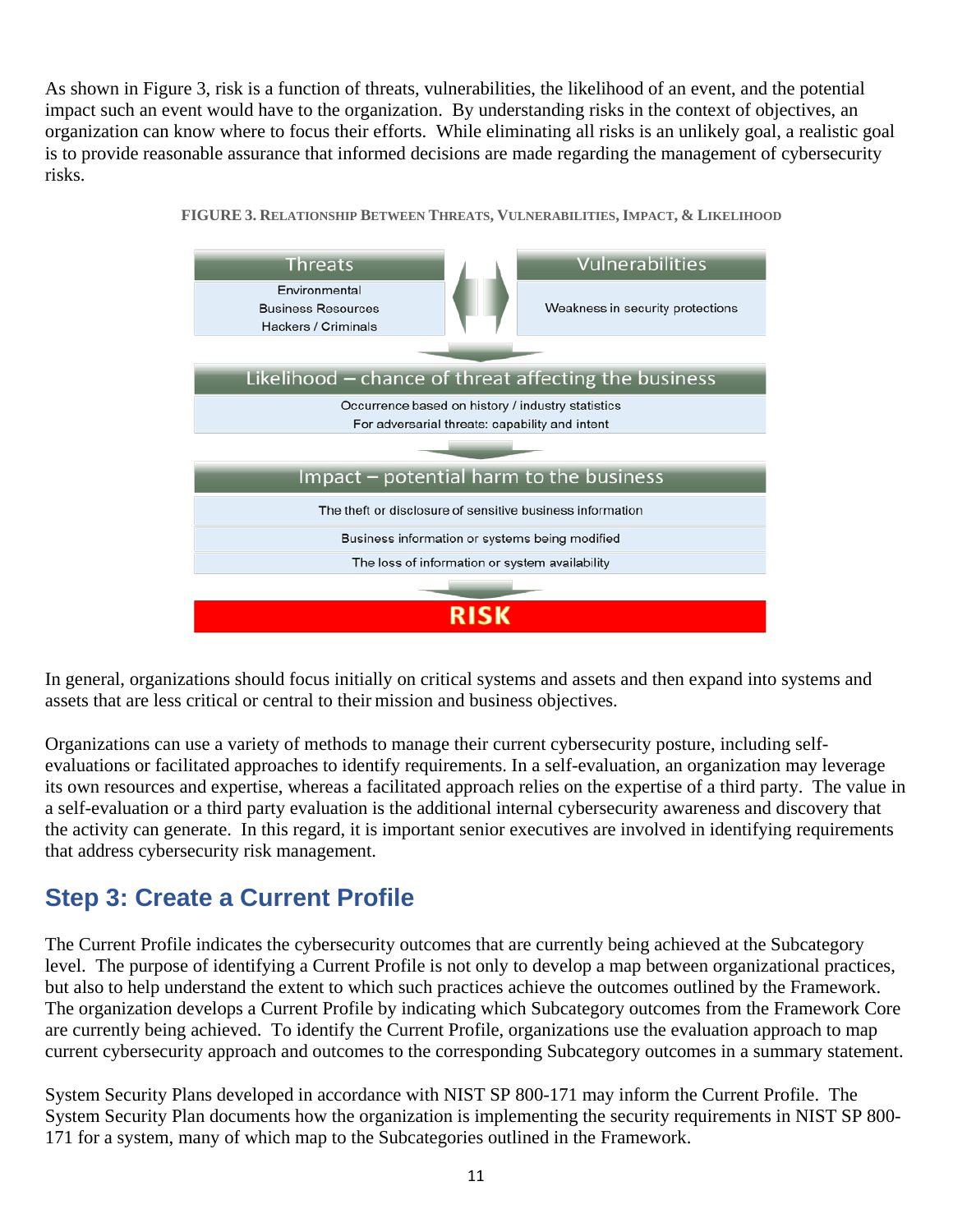An organization can use the Template to document the Current Profile for their organization as a whole or for specific mission/business contexts. The Current Profile is created by identifying each Subcategory that is currently being achieved, or partially achieved.

The Template provides an example of how a mapping can be used to create a Current Profile for a specific Subcategory outcome (see ID.AM-1, column D of the Template). Note that the example in the Template is intended to be illustrative of the mapping concept and not necessarily address a specific organization's approach. The level of specificity and granularity required for Current and Target Profiles to be useful will be unique to each organization.

#### **Step 4: Conduct a Risk Assessment**

The assessment process is guided by the organization's overall risk management process or previous risk assessment activities. The organization analyzes the operational environment to discern the likelihood of a cybersecurity event and the impact that the event could have on the organization.

It is important that the organization incorporates emerging risk, threat, and vulnerability data to facilitate a robust understanding of the likelihood and impact of cybersecurity events.

For organizations that already have a risk management program in place, this activity will be part of regular business practice, and necessary records and information to make this determination may already exist.

There are a variety of tools available to help organizations conduct risk assessments. NIST has developed a number of cybersecurity standards that, while not required for DIB use, may serve as valuable resources for organizations that do not have similar standards available. For example, NIST SP 800-30, *Guide for Conducting Risk Assessments,* provides guidance for conducting risk assessments for information systems and organizations*.*  Risk assessments help organizations identify, estimate, and prioritize risk to organizational operations (i.e., mission, functions, image, and reputation), organizational assets, individuals, and the Nation, resulting from the operation and use of information systems. NIST SP 800-30 provides guidance for examining risk at the organization, mission/business process, and information system levels to help decision makers make informed decisions about the risk for the organization

### **Step 5: Create a Target Profile**

A Target Profile indicates the outcomes needed to achieve the desired cybersecurity risk management state based on the organization's mission and business objectives. Depending on the mission of the organization, some may have more than one Target Profile as business needs may vary across the enterprise. Target Profiles may address certain contexts, mission focuses or areas of complexity. While the Framework does not prescribe templates, in creating a Target Profile(s), organizations should consider:

- Current risk management practices;
- Current risk environment;
- Legal and regulatory requirements;
- Business and mission objectives; and
- Organizational constraints.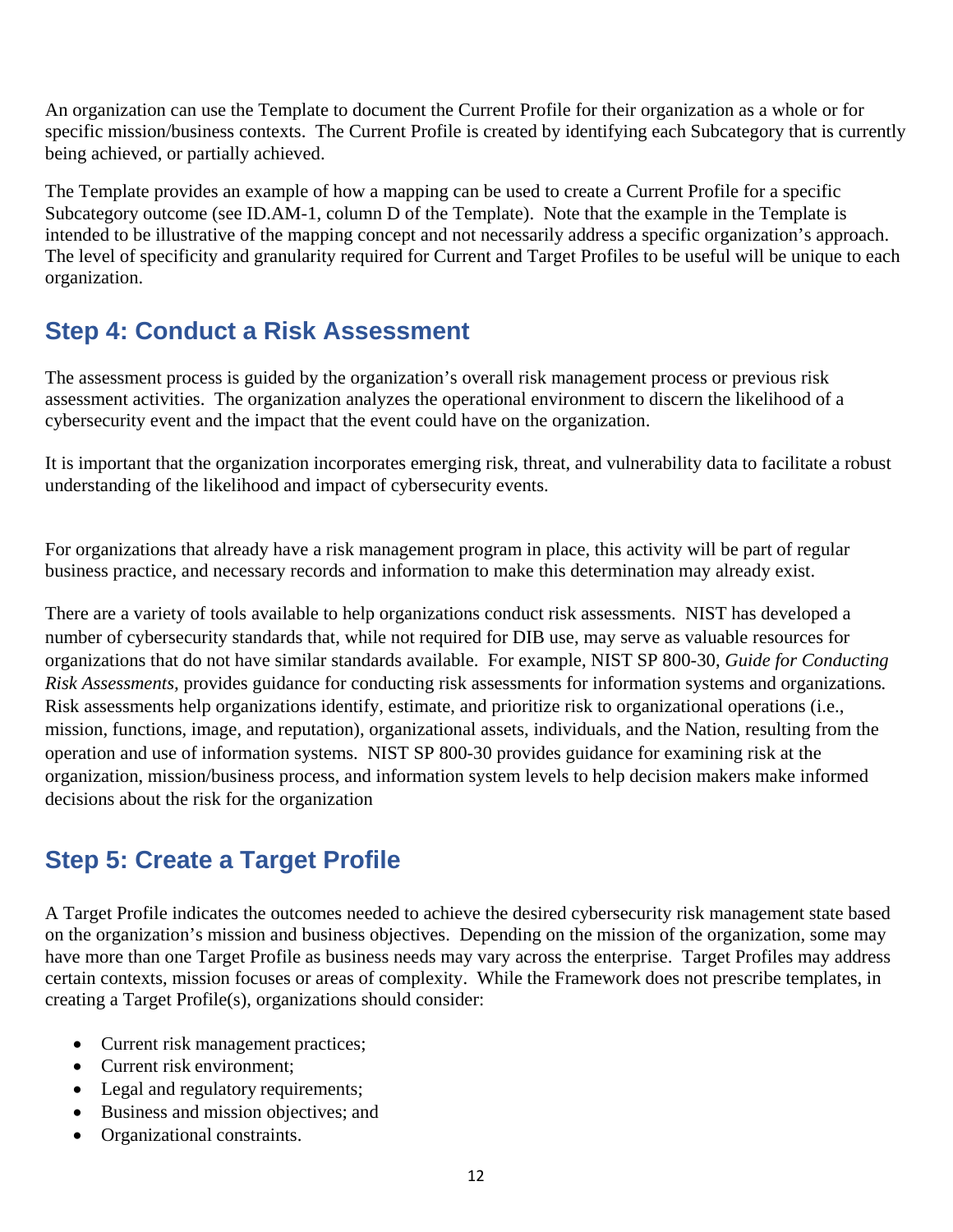The Target Profile outlines the key Subcategory outcomes and associated cybersecurity and risk management standards, tools, methods, and guidelines that enable an organization's mission and business objectives.

It is essential the Target Profile aligns cybersecurity capabilities with mission/business needs. The Target Profile should never be just about cybersecurity objectives. Focusing the Target Profile on security objectives, without the tie to mission and business context, is one of the reasons cybersecurity programs fail to tie cybersecurity activities to specific risks or needs and struggle to prioritize cybersecurity activities.

The Profile relies on the organizations risk management process to inform and prioritize decisions regarding cybersecurity. It supports recurring risk assessments and validation of business drivers to help organizations select target states for cybersecurity activities.

When creating the Target Profile, the Framework gives organizations a broad overview of the cybersecurity and risk management domains, but is not all-inclusive. An organization may find it necessary to use standards, tools, methods, and guidelines that achieve outcomes not defined by the Framework. Including these practices in the organization's Target Profile(s) is also beneficial for coordination and future engagement.

The Template provides an example of a representative Target Profile for a specific Subcategory outcome (column G and column H). In Template example, the Current Profile tier rating is partial and the Target Profile tier rating is repeatable.

The alignment of the Current Profile and Target Profile will evolve as an organization's risk and operational environment changes over time. For instance, an organization may add a new mission or business objective that must be addressed by its Current and Target Profiles or determine that a current practice is no longer necessary and omit it from the Target Profile. For this reason, organizations should periodically review their Current and Target Profiles and update them as necessary.

### **Step 6: Determine, Analyze, and Prioritize Gaps**

In this step, the organization compares the Current Profile and the Target Profile to determine gaps. This process enables the organization to make informed decisions about cybersecurity activities, supports risk management, and allows the organization to perform cost-effective, targeted improvements.

A gap exists when there is a desired Subcategory outcome in the Target Profile that is not currently satisfied by current cybersecurity and risk management approaches identified in the Current Profile, as well as situations where existing practices do not achieve the outcome required by the organization's risk management strategy.

For the DIB, developing the System Security Plan can help determine and analyze gaps on those Subcategories mapping to NIST SP 800-171.

To address gaps, the organization creates a prioritized action plan that draws on mission drivers, a cost/benefit analysis, and an understanding of risk to achieve the outcomes in the Target Profile. The organization then determines resources necessary to address the gaps. Within the DIB, the Plans of Action and Milestones an organization develops for those security requirements not met under NIST SP 800-171 may contribute to an organization's overall prioritized action plan (step 7).

On the Template there is a column for each Subcategory to identify those gaps in more detail (column I). As noted in the example on the Template, the following gap was identified: "Need assets to be added to asset database before provisioned to employee."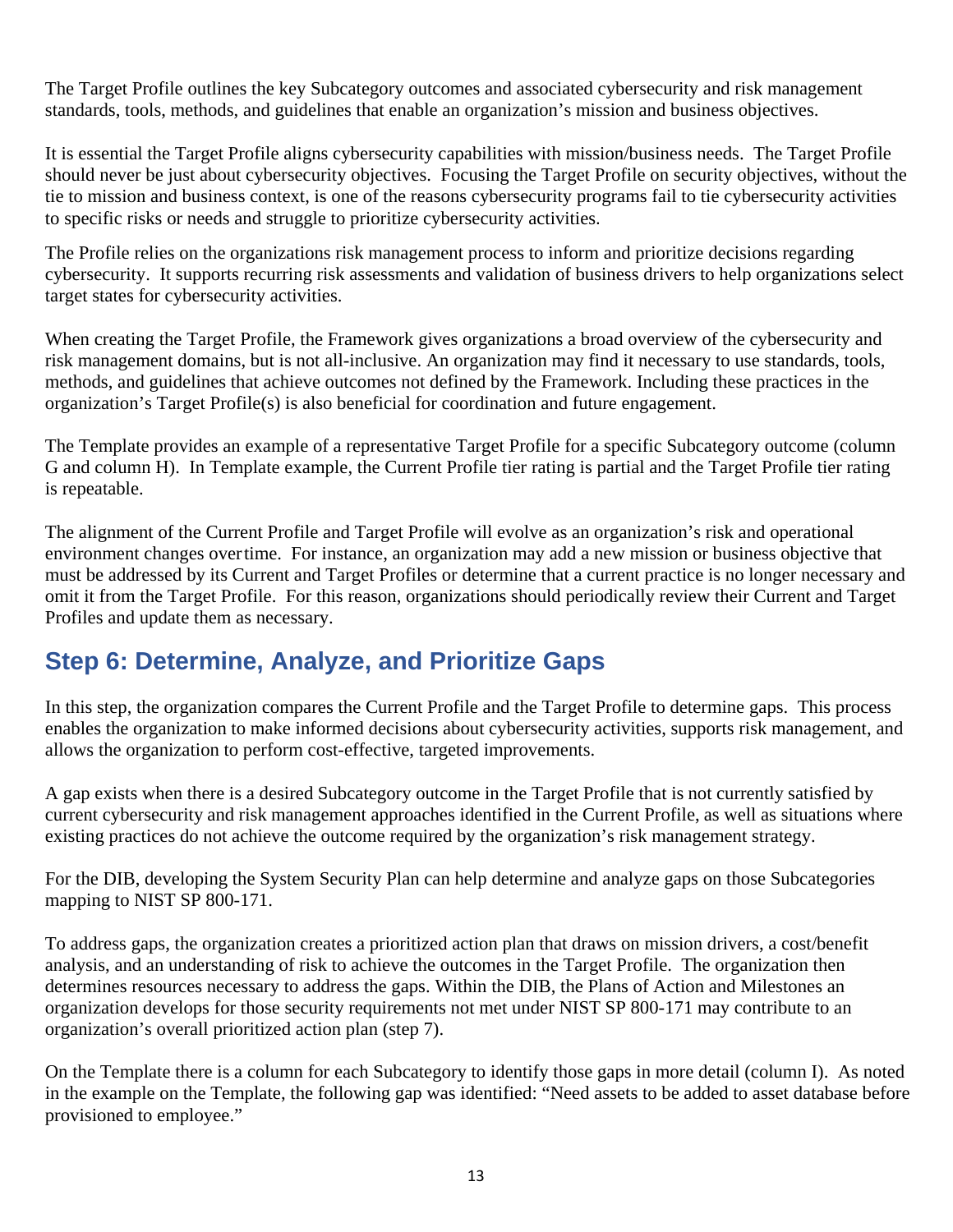### **Step 7: Implement Action Plan**

The organization determines which actions to take regarding the gaps, if any, identified in the previous step, and then monitors its current cybersecurity practices against the Target Profile.

An organization may repeat the steps as needed to continuously assess and improve its cybersecurity program. For instance, organizations may find that more frequent repetition of the Orient step improves the quality of risk assessments.

To assist organizations, Informative References are listed on the Template for each Subcategory. Additionally, the Template includes a mapping of Subcategories to NIST SP 800-171 requirements. Organizations should determine which standards, guidelines, and practices, including those that are sector-specific, work best for their needs.

In the Template, column K allows for organizations to document for each Subcategory the action plan the organization is going to take to address any identified gaps.



#### **FIGURE 4: RISK MANAGEMENT IMPLEMENTATION**

Operating cybersecurity programs requires collaboration and communication across the organization.

As outlined in Figure 4, the senior executive level communicates priorities, available resources, and overall risk tolerance. They make informed decisions based on information from the business/process level.

The business process level uses this feedback to perform an impact assessment and develop the Target Profile.

The implementation/operations level implements the Profile and communicates progress to the business/process level.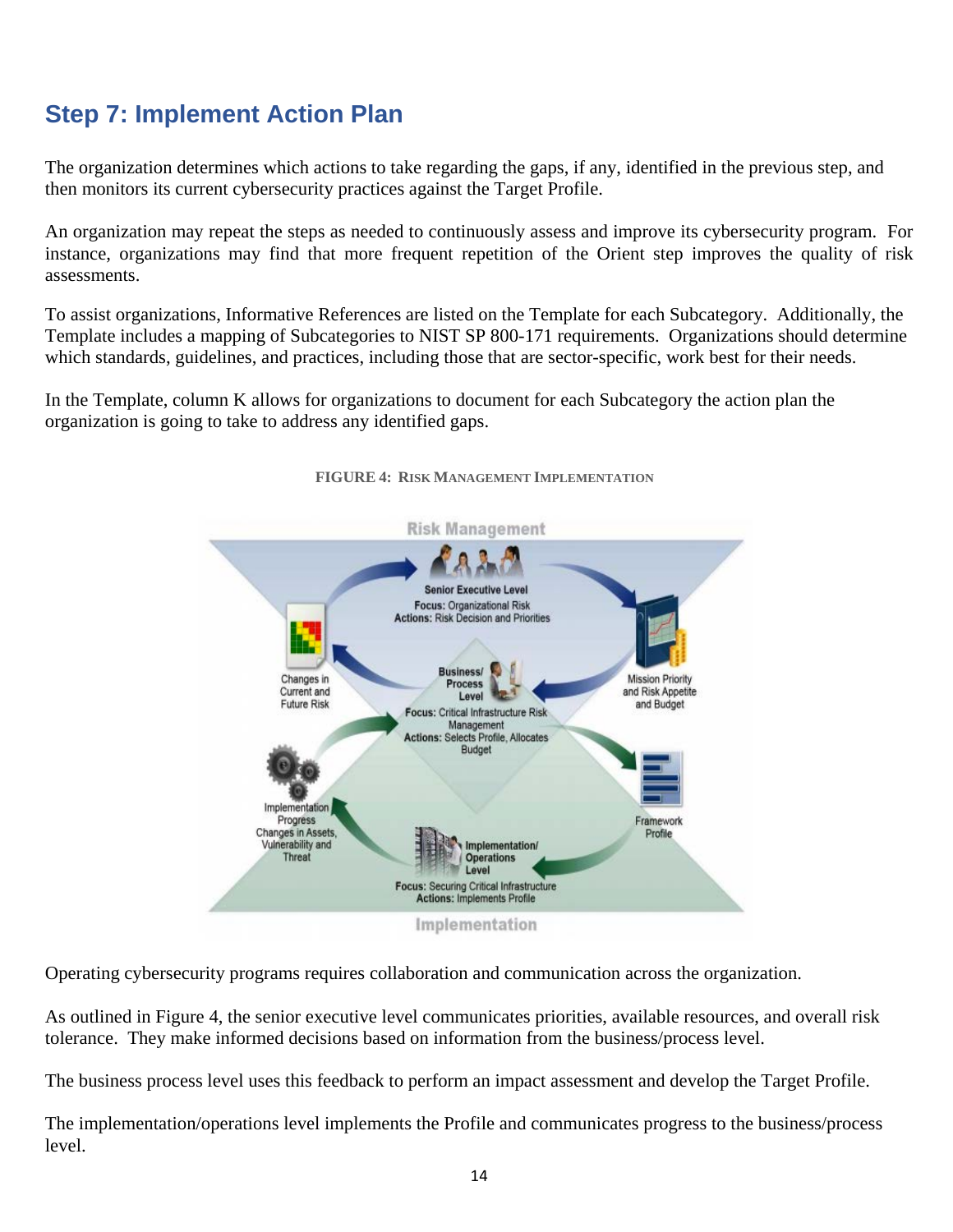Business process level management reports the outcomes of the implementation to the executive level to shape changes in the current and future risk management process.

Furthermore, organizations may monitor progress through iterative updates to the Current Profile, subsequently comparing the Current Profile to the Target Profile. Over time, organizations may also utilize this process to align their cybersecurity program with their desired Framework Implementation Tier.

## **Conclusion**

This Guide and the companion online Template were developed in coordination with participants in the DIB CS Program and the National Defense Information Sharing and Analysis Center. The Guide was written to apply to the wide range of organizations that comprise the DIB, from the very small to very large with varying levels of cybersecurity program maturity. This Guide will continue to be updated as policies and processes in the Department change.

Given the heightened cyber threat, the importance of a robust cybersecurity program cannot be overemphasized. Cyber threats to DIB unclassified information systems represent an unacceptable risk of compromise to both proprietary information and DoD CUI and pose an imminent threat to U.S. national and economic security interests.

Implementing the Framework facilitates cybersecurity discussions across organizations and bolsters cybersecurity. Cybersecurity must be a priority for all organizations with cybersecurity considerations integrated into organizations' business risk management processes. Cybersecurity is everyone's responsibility across an organization, from senior leaders setting priorities and allocating resources, to alert individual operators executing the organization's mission, all supported by a well-trained cybersecurity workforce.

The DoD and the DIB must work together. By leveraging the Framework, we can build capacity and strengthen safeguards with the DIB sector that will raise the bar in cybersecurity.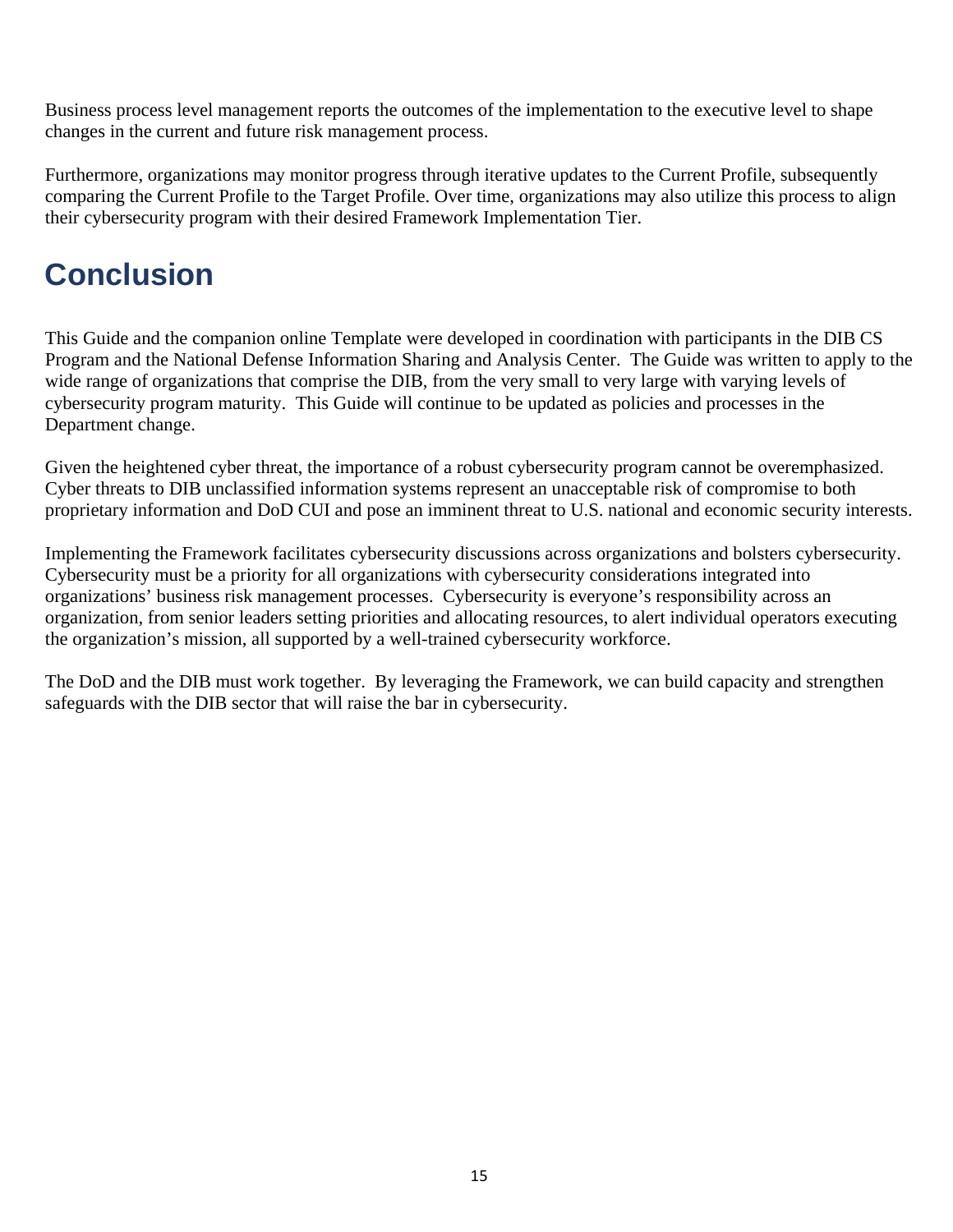### **Appendix A: Tools and Resources**

- *1.* NIST Cybersecurity Framework [\(https://www.nist.gov/cyberframework\)](https://www.nist.gov/cyberframework)
- *2.* Mapping: Cybersecurity Framework 1.0 to SP 800-171 Rev. 1 [\(https://csrc.nist.gov/publications/detail/sp/800-171/rev-1/final\)](https://csrc.nist.gov/publications/detail/sp/800-171/rev-1/final)
- *3.* NIST *Framework for Improving Critical Infrastructure Cybersecurity*, Version 1.1 [\(https://www.nist.gov/publications/framework-improving-critical-infrastructure-cybersecurity-version-11\)](https://www.nist.gov/publications/framework-improving-critical-infrastructure-cybersecurity-version-11)
- *4.* NIST SP 800-171, *Protecting Controlled Unclassified Information in Non-Federal Systems and Organizations (*Rev. 1: [https://csrc.nist.gov/publications/detail/sp/800-171/rev-1/final\)](https://csrc.nist.gov/publications/detail/sp/800-171/rev-1/final) (Rev. 2: [https://csrc.nist.gov/publications/detail/sp/800-171/rev-2/draft\)](https://csrc.nist.gov/publications/detail/sp/800-171/rev-2/draft)
- *5.* NIST SP 800-171A, *Assessing Security Requirements for Controlled Unclassified Information*  [\(https://csrc.nist.gov/publications/detail/sp/800-171a/final\)](https://csrc.nist.gov/publications/detail/sp/800-171a/final)
- 6. NISTR 8183, *Cybersecurity Framework Manufacturing Profile* [\(https://csrc.nist.gov/publications/detail/nistir/8183/final\)](https://csrc.nist.gov/publications/detail/nistir/8183/final)
- 7. Department of Homeland Security, *Critical Manufacturing Sector Cybersecurity Framework Implementation Guidance* [\(https://www.dhs.gov/publication/critical-manufacturing-cybersecurity-framework-implementation-guidance\)](https://www.dhs.gov/publication/critical-manufacturing-cybersecurity-framework-implementation-guidance)
- *8.* NIST MEP *Cybersecurity Manufacturing Extension Partnership, Self-Assessment Handbook for Assessing NIST SP 800-171 Security Requirements in Response to DFARS Cybersecurity Requirements*  [\(https://www.nist.gov/publications/nist-mep-cybersecurity-self-assessment-handbook-assessing-nist-sp-800-171](https://www.nist.gov/publications/nist-mep-cybersecurity-self-assessment-handbook-assessing-nist-sp-800-171-%20%20%20security)  [security\)](https://www.nist.gov/publications/nist-mep-cybersecurity-self-assessment-handbook-assessing-nist-sp-800-171-%20%20%20security)
- *9. NISTIR 7621,* Revision 1, *Small Business Information Security: The Fundamentals*  [\(https://csrc.nist.gov/publications/detail/nistir/7621/rev-1/final\)](https://csrc.nist.gov/publications/detail/nistir/7621/rev-1/final)
- *10.* NIST SP 800-30 Revision 1, *Guide for Conducting Risk Assessments*  [\(https://csrc.nist.gov/publications/detail/sp/800-30/rev-1/final\)](https://csrc.nist.gov/publications/detail/sp/800-30/rev-1/final)
- *11.* NIST Risk Management Framework [\(https://csrc.nist.gov/Projects/Risk-Management/rmf-overview\)](https://csrc.nist.gov/Projects/Risk-Management/rmf-overview)
- *12.* NIST SP 800-53 Revision 4, Security and Privacy Controls for Federal Information Systems and **Organizations** [\(https://csrc.nist.gov/publications/detail/sp/800-53/rev-4/final\)](https://csrc.nist.gov/publications/detail/sp/800-53/rev-4/final) *\*The mappings to NIST SP 800-53 Rev 4 are only at the control level and the list is not exhaustive*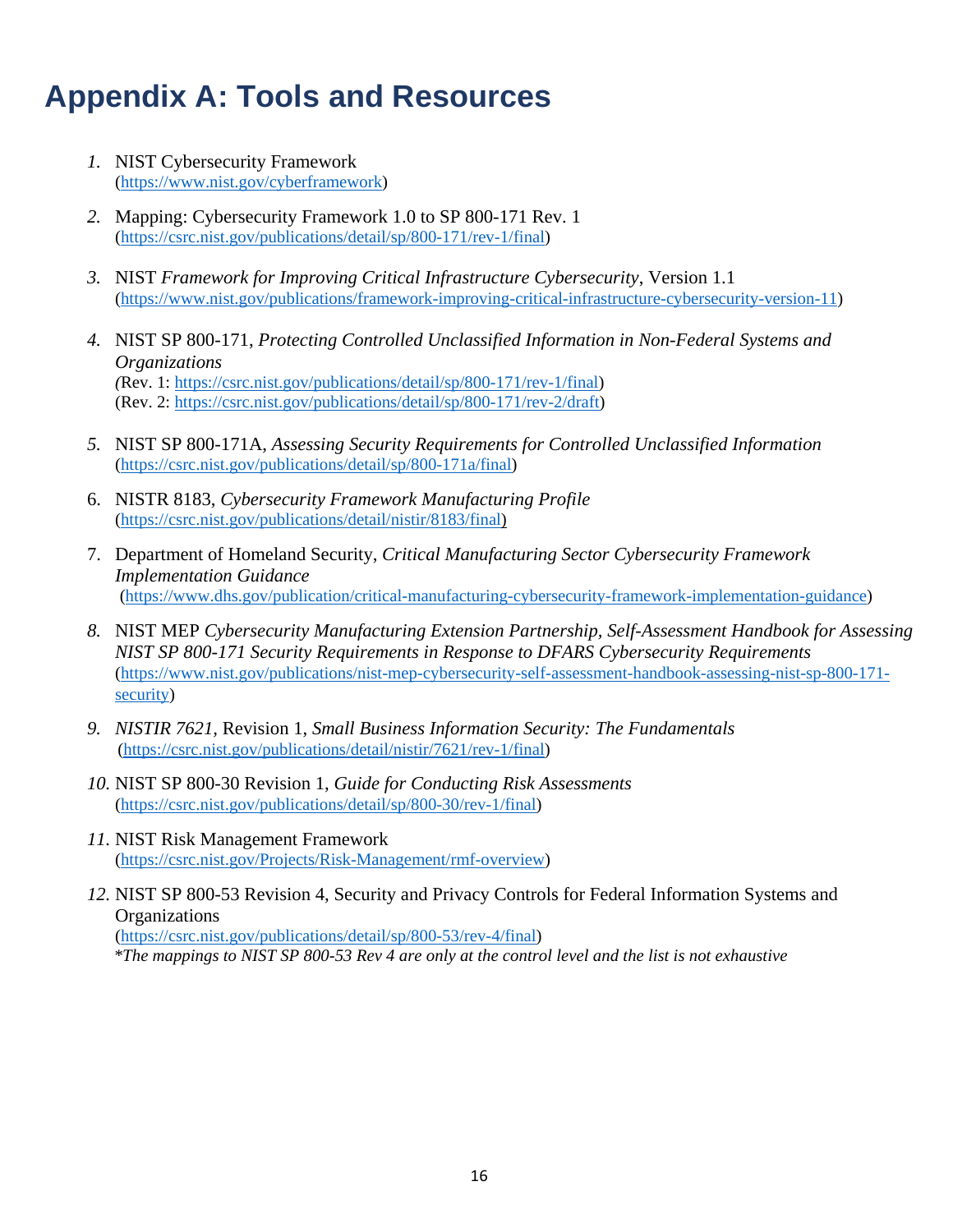### **Appendix B: Framework Implementation Tiers**

The Framework Implementation Tiers ("Tiers") provide context on how an organization views cybersecurity risk and the processes in place to manage that risk. The Tiers range from Partial (Tier 1) to Adaptive (Tier 4) and describe an increasing degree of rigor and sophistication in cybersecurity risk management practices and the extent to which cybersecurity risk management is informed by business needs and is integrated into an organization's overall risk management practices. Risk management considerations include many aspects of cybersecurity, including the degree to which privacy and civil liberties considerations are integrated into an organization's management of cybersecurity risk and potential risk responses.

The Tier definitions are as follows:

#### **Tier 1: Partial**

- *Risk Management Process*  Organizational cybersecurity risk management practices are not formalized, and risk is managed in an *ad hoc* and sometimes reactive manner. Prioritization of cybersecurity activities may not be directly informed by organizational risk objectives, the threat environment, or business/mission requirements.
- *Integrated Risk Management Program* There is limited awareness of cybersecurity risk at the organizational level. The organization implements cybersecurity risk management on an irregular, case-bycase basis due to varied experience or information gained from outside sources. The organization may not have processes that enable cybersecurity information to be shared within the organization.
- *External Participation* The organization does not understand its role in the larger ecosystem with respect to either its dependencies or dependents. The organization does not collaborate with or receive information (e.g., threat intelligence, best practices, technologies) from other entities (e.g., buyers, suppliers, dependencies, dependents, ISAOs, researchers, governments), nor does it share information. The organization is generally unaware of the cyber supply chain risks of the products and services it provides and that it uses.

#### **Tier 2: Risk Informed**

- *Risk Management Process*  Risk management practices are approved by management but may not be established as organizational-wide policy. Prioritization of cybersecurity activities and protection needs is directly informed by organizational risk objectives, the threat environment, or business/mission requirements.
- *Integrated Risk Management Program* There is an awareness of cybersecurity risk at the organizational level, but an organization-wide approach to managing cybersecurity risk has not been established. Cybersecurity information is shared within the organization on an informal basis. Consideration of cybersecurity in organizational objectives and programs may occur at some but not all levels of the organization. Cyber risk assessment of organizational and external assets occurs, but is not typically repeatable or reoccurring.
- *External Participation* Generally, the organization understands its role in the larger ecosystem with respect to either its own dependencies or dependents, but not both. The organization collaborates with and receives some information from other entities and generates some of its own information but may not share information with others. Additionally, the organization is aware of the cyber supply chain risks associated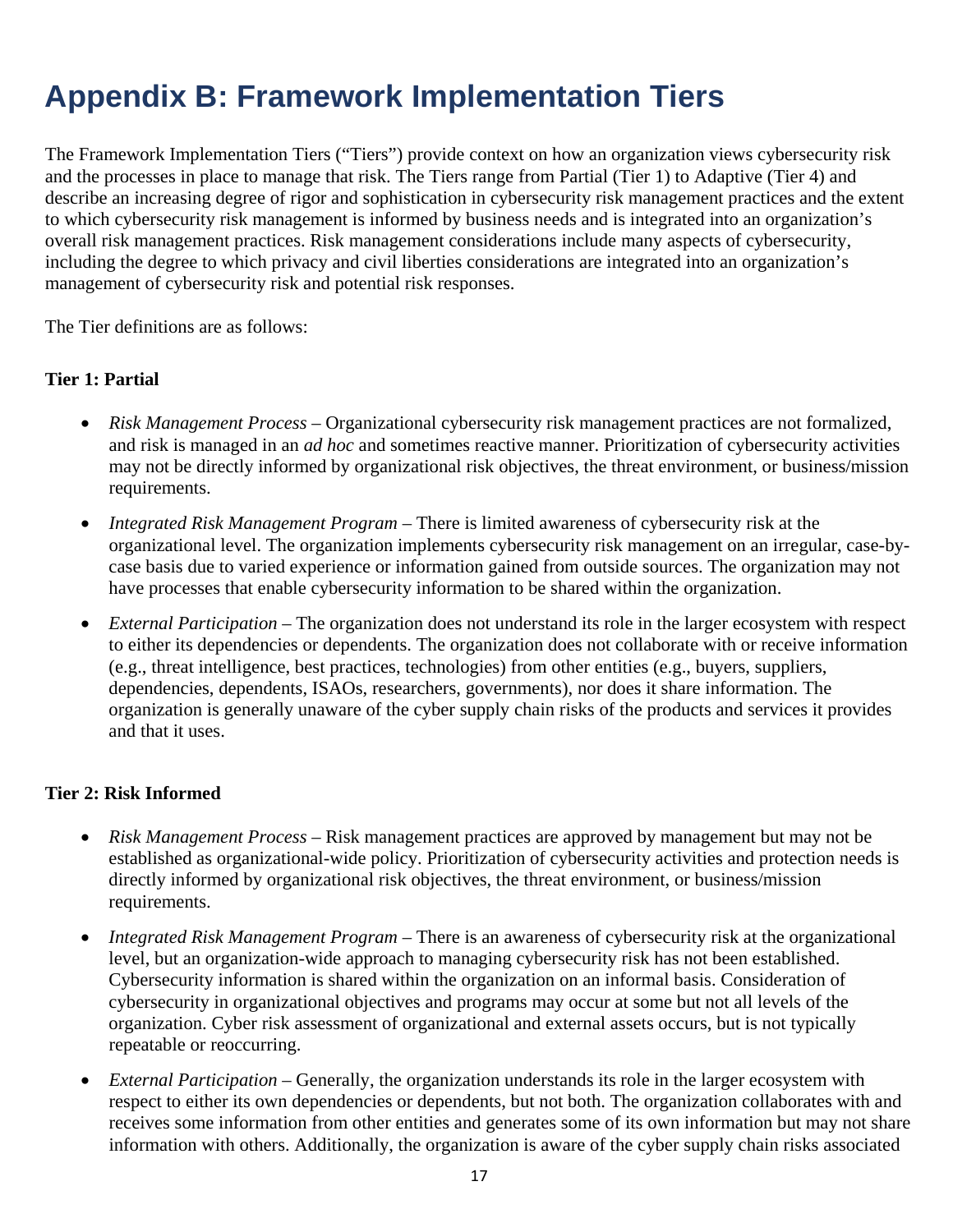with the products and services it provides and uses but does not act consistently or formally upon those risks.

#### **Tier 3: Repeatable**

- *Risk Management Process*  The organization's risk management practices are formally approved and expressed as policy. Organizational cybersecurity practices are regularly updated based on the application of risk management processes to changes in business/mission requirements and a changing threat and technology landscape.
- *Integrated Risk Management Program* There is an organization-wide approach to manage cybersecurity risk. Risk-informed policies, processes, and procedures are defined, implemented as intended, and reviewed. Consistent methods are in place to respond effectively to changes in risk. Personnel possess the knowledge and skills to perform their appointed roles and responsibilities. The organization consistently and accurately monitors cybersecurity risk of organizational assets. Senior cybersecurity and non-cybersecurity executives communicate regularly regarding cybersecurity risk. Senior executives ensure consideration of cybersecurity through all lines of operation in the organization.
- *External Participation* The organization understands its role, dependencies, and dependents in the larger ecosystem and may contribute to the community's broader understanding of risks. It collaborates with and receives information from other entities regularly that complements internally generated information, and shares information with other entities. The organization is aware of the cyber supply chain risks associated with the products and services it provides and that it uses. Additionally, it usually acts formally upon those risks, including mechanisms such as written agreements to communicate baseline requirements, governance structures (e.g., risk councils), and policy implementation and monitoring.

#### **Tier 4: Adaptive**

- *Risk Management Process*  The organization adapts its cybersecurity practices based on previous and current cybersecurity activities, including lessons learned and predictive indicators. Through a process of continuous improvement incorporating advanced cybersecurity technologies and practices, the organization actively adapts to a changing threat and technology landscape and responds in a timely and effective manner to evolving, sophisticated threats.
- *Integrated Risk Management Program* There is an organization-wide approach to managing cybersecurity risk that uses risk-informed policies, processes, and procedures to address potential cybersecurity events. The relationship between cybersecurity risk and organizational objectives is clearly understood and considered when making decisions. Senior executives monitor cybersecurity risk in the same context as financial risk and other organizational risks. The organizational budget is based on an understanding of the current and predicted risk environment and risk tolerance. Business units implement executive vision and analyze system-level risks in the context of the organizational risk tolerances. Cybersecurity risk management is part of the organizational culture and evolves from an awareness of previous activities and continuous awareness of activities on their systems and networks. The organization can quickly and efficiently account for changes to business/mission objectives in how risk is approached and communicated.
- *External Participation*  The organization understands its role, dependencies, and dependents in the larger ecosystem and contributes to the community's broader understanding of risks. It receives, generates, and reviews prioritized information that informs continuous analysis of its risks as the threat and technology landscapes evolve. The organization shares that information internally and externally with other